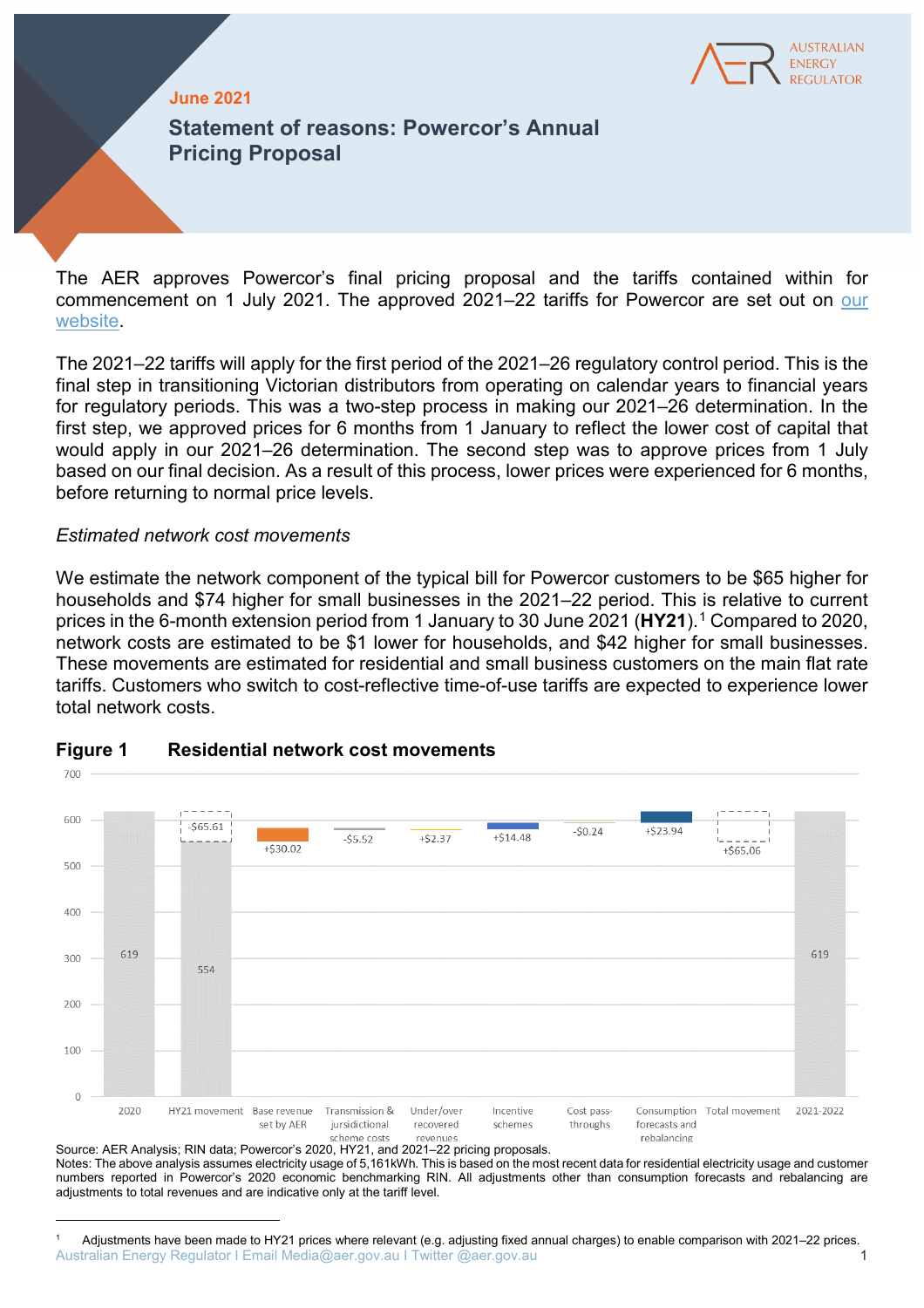

Estimated network cost movements include both network tariffs and metering charges.[2](#page-1-0) Actual bill impacts will vary from these estimates – for example, because customers are on different tariffs or consume different amounts of energy from our baseline assumption. We note that electricity retailers ultimately determine how these underlying network tariffs are reflected in the retail prices offered to customers.



# **Figure 2 Small business network cost movements**

Source: AER Analysis; RIN data; Powercor's 2020, HY21, and 2021–22 pricing proposals.

Notes: The above analysis assumes electricity usage of 9,578kWh. This is based on the most recent data for non-residential non-demand electricity usage and customer numbers reported in Powercor's 2020 economic benchmarking RIN. All adjustments other than consumption forecasts and rebalancing are adjustments to total revenues and are indicative only at the tariff level.

The charts above represent the estimated total network cost movements between the 2020, HY21, and 2021–22 periods. These charts show the impact of different parts of our determinations and pricing processes. To calculate the estimated cost movements, we use consumption profiles from the most recent economic benchmarking regulatory information notice (RIN) data.<sup>3</sup> These cost movements reflect a decrease in costs in the HY21 period delivering on the decreases of our 6 month variation decision, and an increase in the 2021–22 period. This increase reflects the remainder of the impacts from our determination that may have normally been offset by those decreases that were delivered to customers early.[4](#page-1-2)

Powercor's network costs are mostly increasing as a result of our final decision on allowed revenues for the 2021–26 period, as well as a result of incentive scheme rewards, and rebalancing of the price levels for tariffs. Powercor also has a large reward from the service target performance incentive scheme applied to 2021–22 revenues. This reward is related to performance in the 2018 period,

 $\overline{a}$ 

<span id="page-1-0"></span> $\overline{2}$  Network cost movements reflect the movements in prices for the most common residential and small business tariffs from the previous period. RIN-based consumption profiles are used to calculate an estimated network cost for each period. Small business consumption profiles are based on non-residential non-demand customer data, being the most representative data available.

<span id="page-1-1"></span><sup>3</sup> Available on our website at [https://www.aer.gov.au/networks-pipelines/performance-reporting.](https://www.aer.gov.au/networks-pipelines/performance-reporting)

<span id="page-1-2"></span>Australian Energy Regulator I Email Media@aer.gov.au I Twitter @aer.gov.au 2 4 Our final decisions for both the six-month variation and the 2021–26 determination are available on our website at [https://www.aer.gov.au/networks-pipelines/determinations-access-arrangements/powercor-determination-2021-26.](https://www.aer.gov.au/networks-pipelines/determinations-access-arrangements/powercor-determination-2021-26)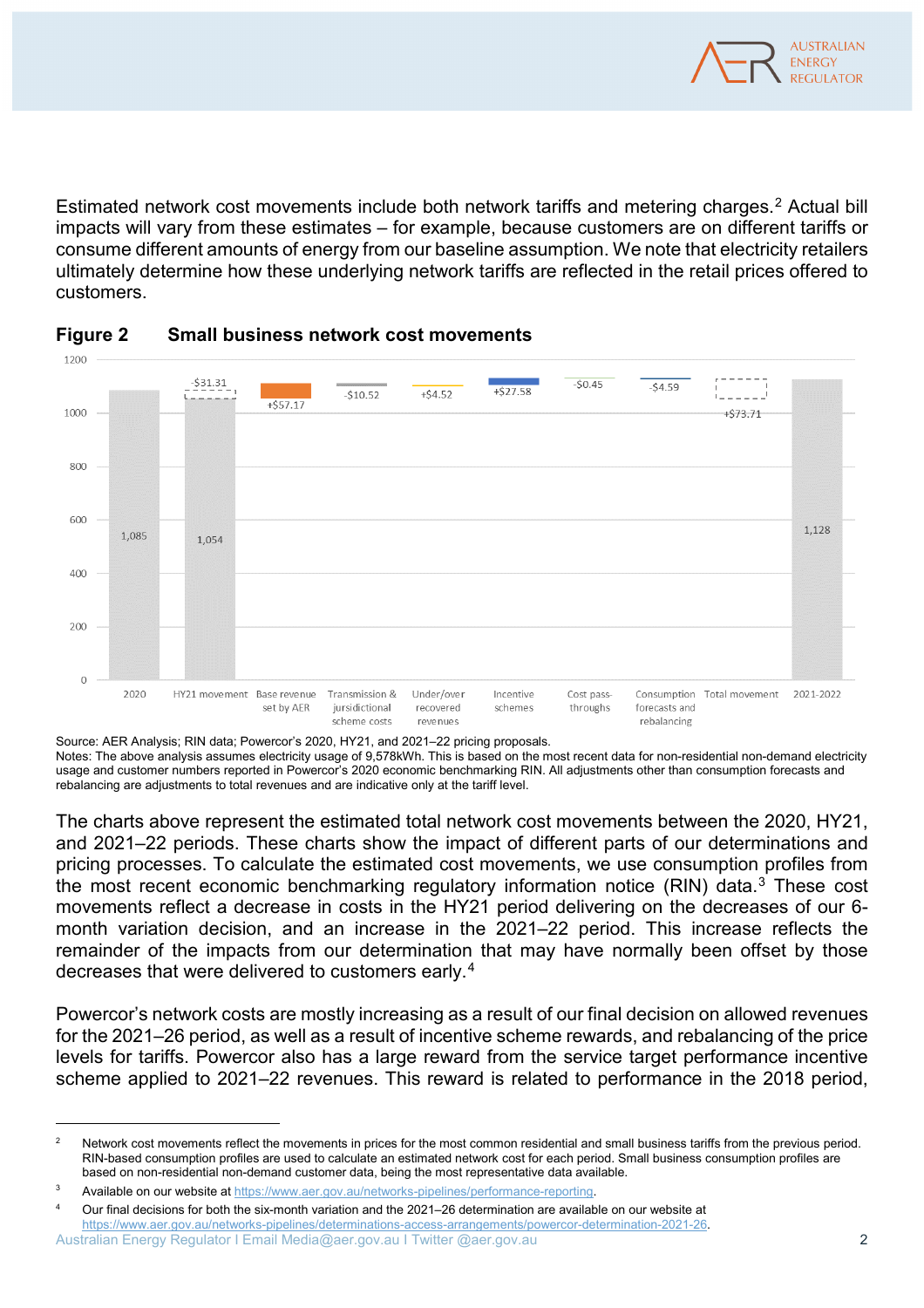

and was previously deferred until now. Powercor is also entitled to a reward under this scheme for performance in the 2019 period, however Powercor have opted to defer the recovery of this reward to the 2022–23 period.

Powercor's movements in network costs also reflect rebalancing of the price levels of tariffs. The rebalancing of tariffs is generally a result of the move towards more cost-reflective tariffs, as expected within our tariff structure statement framework. The differences in rebalancing between customers reflects a conscious effort to reduce the impact to small business customers in the current environment, deferring some of the impacts of these changes to later years.

The price movements presented here are based on the main flat rate tariffs for residential and small business customers. Powercor provides a range of tariffs for each type of customer and the expected movements can vary across different tariffs. This reflects the discretion Powercor has in applying price movements across tariffs in line with its approved tariff structure statement, as well as changes in consumption levels for particular types of customers (for example higher residential consumption due to more people working from home). Where overall price movements are small, some types of tariffs may increase while others decrease.

## *Consumption forecasts*

As electricity distributors operate under a revenue cap, we set the annual revenue that they can recover. Prices are set based on forecast consumption for that period, allowing distributors to recover their allowed revenue. If distributors forecast lower consumption, then prices are expected to be higher to allow them to recover the revenue allowed to deliver safe and reliable electricity within their networks.

Our assessment of the distributors' consumption forecasts includes analysis of historical consumption trends and the reasons put forward for any departure from them. For the 2021–22 period, a key factor of our assessment is the impact that COVID-19 has had and is continuing to have on energy consumption.

While movements in energy consumption exist for different customer groups (for example, increases in residential energy consumption as more people have been working from home), most distributors across the National Electricity Market are forecasting energy consumption that returns to historical trend at the aggregate level. However, Victoria has been exposed to more prolonged and significant impacts as a result of COVID-19, and these ongoing impacts are present in the consumption forecasts for Victoria.

Powercor's forecast of energy consumption is broadly in line with recent trends and we consider that the forecast is reasonable. Prior to COVID-19, Powercor's energy consumption was increasing moderately. The extended lock-down periods and changes in work and social patterns saw a decline in consumption in the 2020 period. Despite a return to more normal patterns, Powercor expects this to continue to impact consumption to some degree in 2021–22.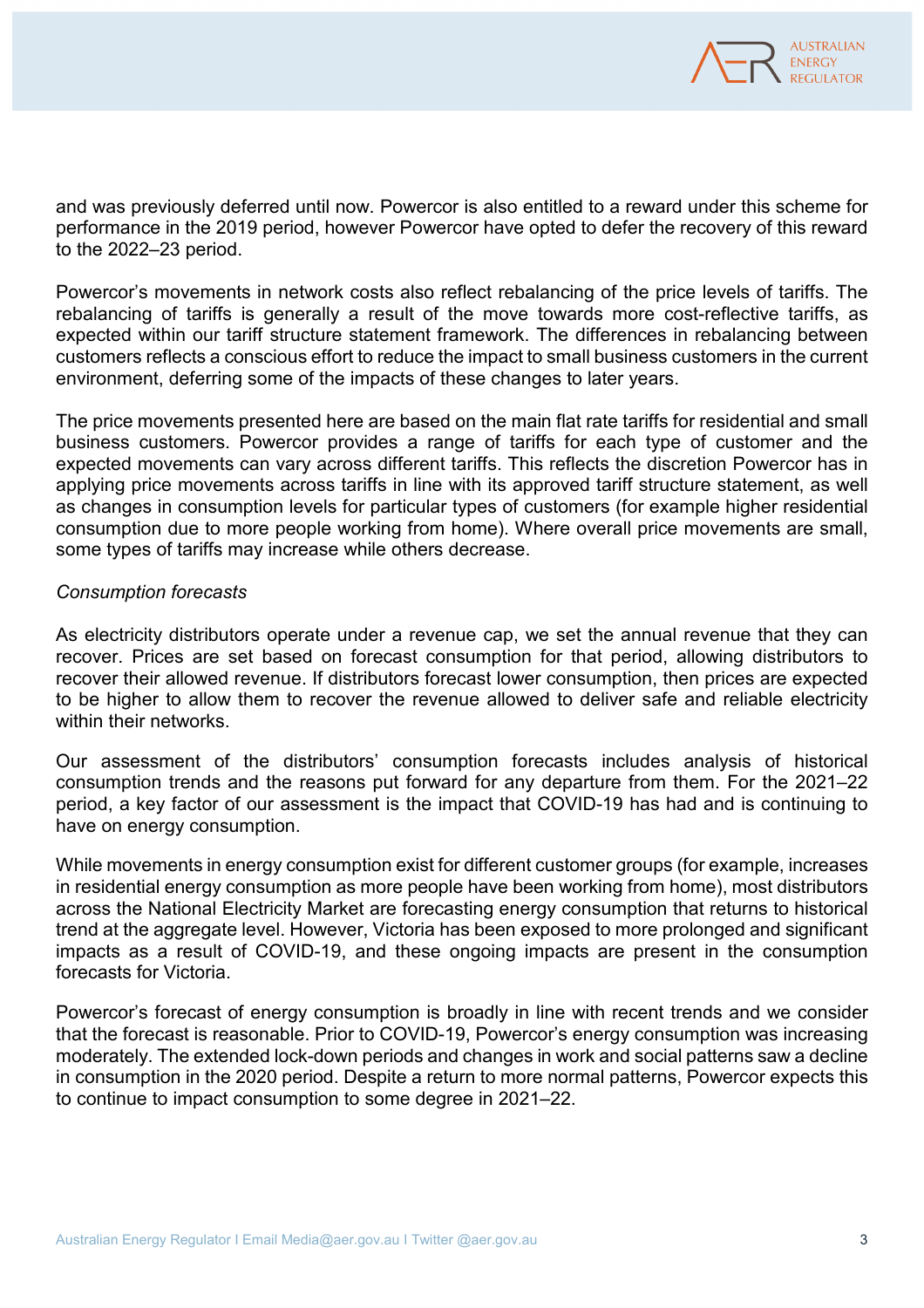

### *Under/over-recovered revenues*

Energy consumption fluctuates from period-to-period due to factors such as weather, increased uptake of solar PV, or, in recent times, in response to a pandemic. As a result distributors recover more or less than the allowable revenue we set.

Actual revenue may also vary from allowed revenues because transmission costs and jurisdictional scheme amounts the distributor recovers through prices may be different from the actual payments. To correct or 'true-up' for these variations in revenue, adjustments are made to allowable revenues for the upcoming period.

The impact of COVID-19 was a major factor in 2020 but its impacts varied across different customer groups, and different Victorian networks. Some distributors recovered less than their allowed revenue leading to increases in allowed revenues for 2021/22 to recover these amounts. For some distributors, the under-recoveries were offset by other over-recoveries of revenue. Others experienced over-recoveries in revenue in 2020 which will be passed back to consumers in 2021– 22.

The adjustments made to 2021–22 revenues incorporate under/over-recovered revenues from 2019, 2020, and estimates for the HY21 periods, as well as balances carried forward from the 2018 period. For Powercor, this has resulted in an overall +\$4 million (or +0.41%) adjustment to 2021–22 revenues across all components.

## *2021–26 distribution determination*

On 30 April, we published our final decisions on the Victorian networks' distribution revenue determinations for the 2021–26 regulatory control period, commencing 1 July 2021. Previously, the Victorian distributors' regulatory periods were on a calendar year basis. The 2016–20 regulatory control period was extended by 6 months (1 January to 30 June 2021, i.e. HY21) to transition the Victorian networks to financial years in line with the rest of the National Electricity Market.

In extending the 2016–20 regulatory control period, price decreases were delivered to customers on 1 January 2021. These decreases reflected a lower rate of return that would have otherwise been in place on 1 January. The remainder of our regulatory determination was set on 30 April 2021, and is reflected in prices to be applied from 1 July 2021. For the HY21 period, adjustments that would usually have applied through annual pricing proposals, such as those for over/under-recoveries, were deferred until the 2021–22 period. This has added to the HY21 period being lower than prices in 2020 and 2021–22.

Figure 3 below provides the revenue amounts allowed to be recovered by Powercor in the 2020, HY21, and 2021–22 periods, and relevant revenue movements. The chart also shows the distribution (light orange) and metering (light grey) revenues set for the corresponding periods in our determinations, before any annual adjustments are applied.

In the 2021–26 determination, we provided commentary on how these movements in allowed revenue would impact customer's bills. To do this, forecast consumption was used to estimate residential and small business impacts. The forecast consumption used to calculate these bill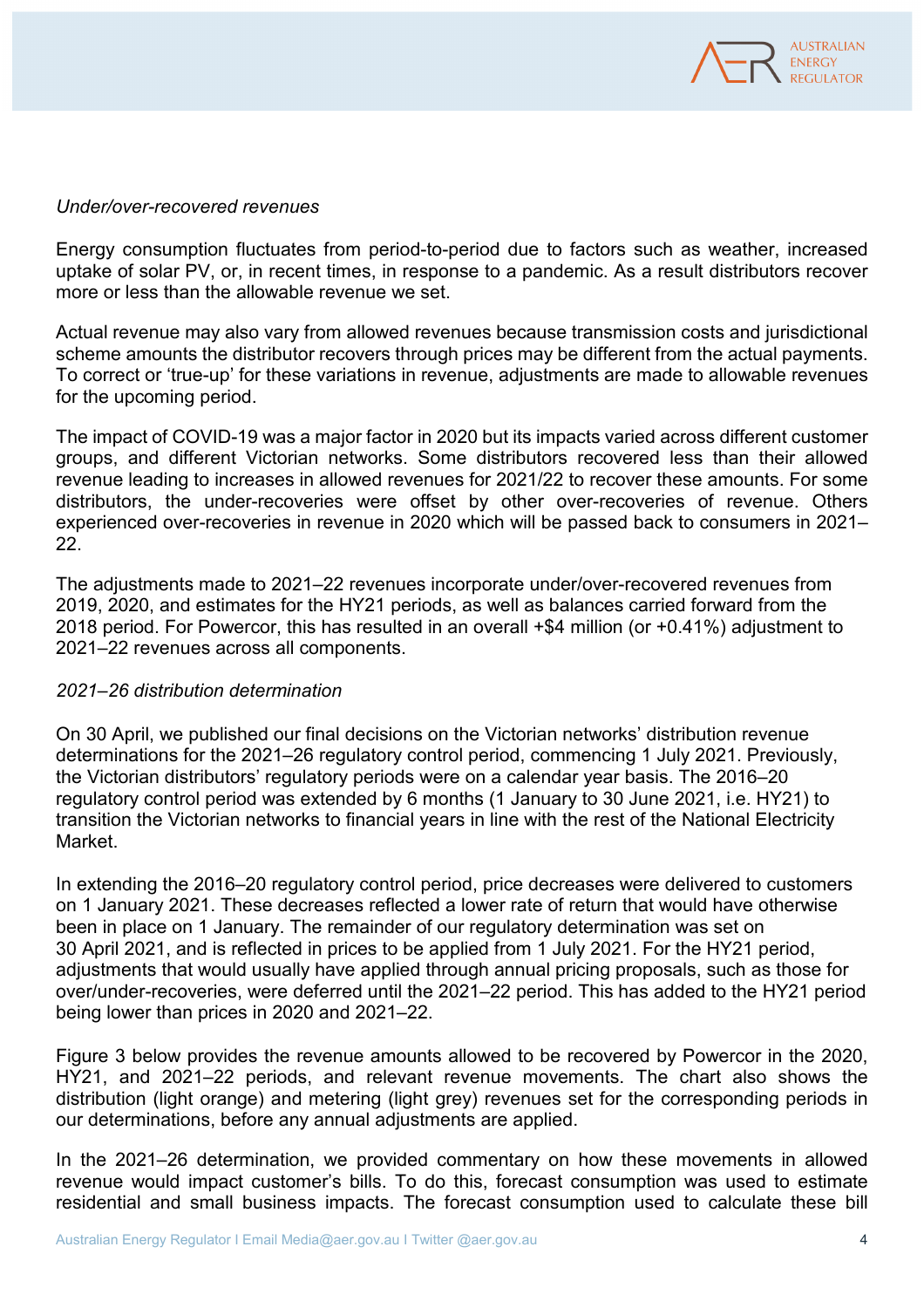

impacts was provided prior to the effects of COVID-19. For this reason, the bill impacts provided in the 2021–26 determination differ to the movements expected as a result of Powercor's pricing proposal. These movements incorporate consumption forecasts that reflect the impact of COVID-19, as well as other more up-to-date information.





Source: AER Analysis; Powercor's 2020, HY21 and 2021–22 pricing proposals.

Note: Transmission and jurisdictional scheme amounts are passed through by Powercor to the customer. These revenues are not set through Powercor's determinations.

## *The annual pricing process and the AER's role*

On 21 May 2021, Powercor submitted to the AER for approval its electricity network pricing proposal for the period 1 July 2021 to 30 June 2022. Powercor provided a revised and final submission on 11 June 2021 in response to AER queries.

In making this decision, the AER has considered Powercor's final pricing proposal and is satisfied that it complies with the relevant principles set out in section 6.18 of the National Electricity Rules (NER). The AER is also satisfied that the proposal complies with the 2021–26 distribution determination and approved Tariff Structure Statement.

The AER has also considered all forecasts provided within the submission, particularly those regarding energy consumption. The AER also confirmed that Powercor has used correct inputs, adhered to the price control formulae set in the 2021–26 distribution determination, and adhered to expectations and policies set out in its applicable Tariff Structure Statement.

Australian Energy Regulator I Email Media@aer.gov.au I Twitter @aer.gov.au 5 There are three major components of a typical electricity energy bill: wholesale costs (covering electricity being generated), network charges (paying for the reliable delivery of energy via power